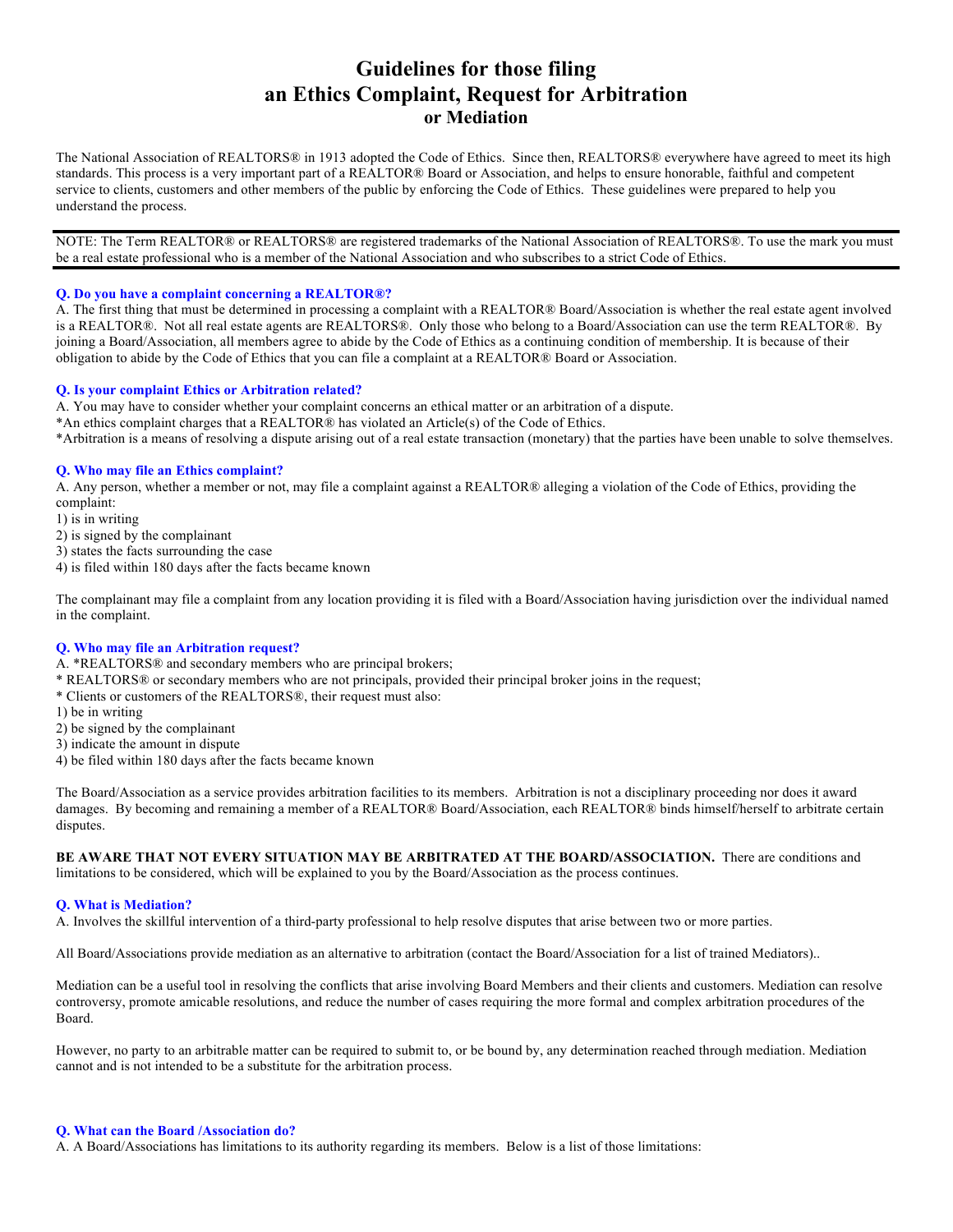1) The Board/Association cannot try a member for violations of the Idaho real estate license law or any other alleged violation of the law. It has jurisdiction only over violations of membership duties. The Idaho Real Estate Commission has sole control of the real estate agent's license to sell real estate. If you think a person has violated the law, you should be contacting that agency.

2) For the same reason, the Board/Association **cannot** suspend or terminate the license of one of its members.

3) The Board/Association can, in the case of an ethics violation being determined a due process hearing procedure, administer discipline to the REALTOR® in one or more of the following ways:

\*send a letter of warning or reprimand

\*direct the REALTOR® to attend an Ethics class or other training appropriate to the violation

\*place the REALTOR® on probation

\*suspend the REALTOR®'s membership

\*expel the REALTOR® from membership

4) Money damages may not be part of an Ethics proceeding.

5) The Board/Association can Arbitrate certain money disputes and must in some situations, but the member of the public must agree in writing to Arbitrate the dispute and be bound by the decision.

6) The award in an Arbitration may not be more than the amount in dispute and under no circumstances can "punitive" damages be awarded.

#### **Q. How do you file?**

A. Now that you know the ground rules, if you wish to file a complaint, here is how you do it.

### **Q. How does the Board/Association process the complaint?**

A. There are two committees of the Board/Association that handle complaints, the Grievance Committee and the Professional Standards Committee. Their functions are described below.

## **ETHICS COMPLAINTS**

If you want to file an Ethics complaint, you need to follow these steps:

1) Complete and sign the complaint form supplied by the REALTOR® Board/Association (\* in some cases this may be the State Association). This form requests you to name the REALTOR®(S) in question as the Respondent(s).

2) List the Article(s) and/or Standards of Practice of the Code of Ethics that you think the REALTOR® has violated. (Attached is an overview of each Article of the Code of Ethics, the Board/Association will supply you with a copy of the complete Code of Ethics and Standards of Practive).

3) Attach an explanation of the situation surrounding the complaint. Be as specific as possible. State what, when, where, why and how you think each Article was violated.

4) Attach copies of any and all pertinent documents such as listing agreements, purchase and sales agreements, addendum, etc. If you have notarized statements from witnesses, include those also.

5) Send the entire package, **keeping a copy for yourself,** to the REALTOR® Board/Association to the attention of the Executive Officer or Elected Secretary. Your complaint will then be processed through the Grievance Committee.

## **ARBITRATION REQUESTS**

The process is very similar to filing an Ethics complaint. The Board/Association will supply a request for Arbitration form (\* in some cases this may be the State Association). Steps to follow are:

1) Name the REALTOR®(S) in question as the Respondent(s) must include a principle broker of the firm.

2) Indicate the amount in dispute

3) Include an explanation of the situation. State why you feel you are entitled to an award of some kind. Remember, don't include allegations of unethical conduct in your argument. If you think there have been unethical violations, they must be handled separately with an Ethics complaint.

4) Attach copies of any and all pertinent documents such as listing agreements, purchase and sales agreements, closing statements, etc. and any notarized statements from witnesses.

5) The Board/Associations require an Arbitration fee so check with the Board/Association for the exact amount.

6) You will probably be asked to sign an Arbitration agreement indicating your commitment to abide by the decision of the Hearing Panel.

7) Send the entire package, **keeping a copy for yourself,** to the REALTOR® Board/Association to the attention of the Executive Officer or Elected Secretary. Your request will then be processed through the Grievance Committee.

Remember that it is not unusual for a Board/Association to receive an Ethics complaint and an Arbitration request surrounding the same set of circumstances. If you think the REALTOR®(S) violated the Code of Ethics and you have a monetary dispute with him/her, you must complete BOTH forms.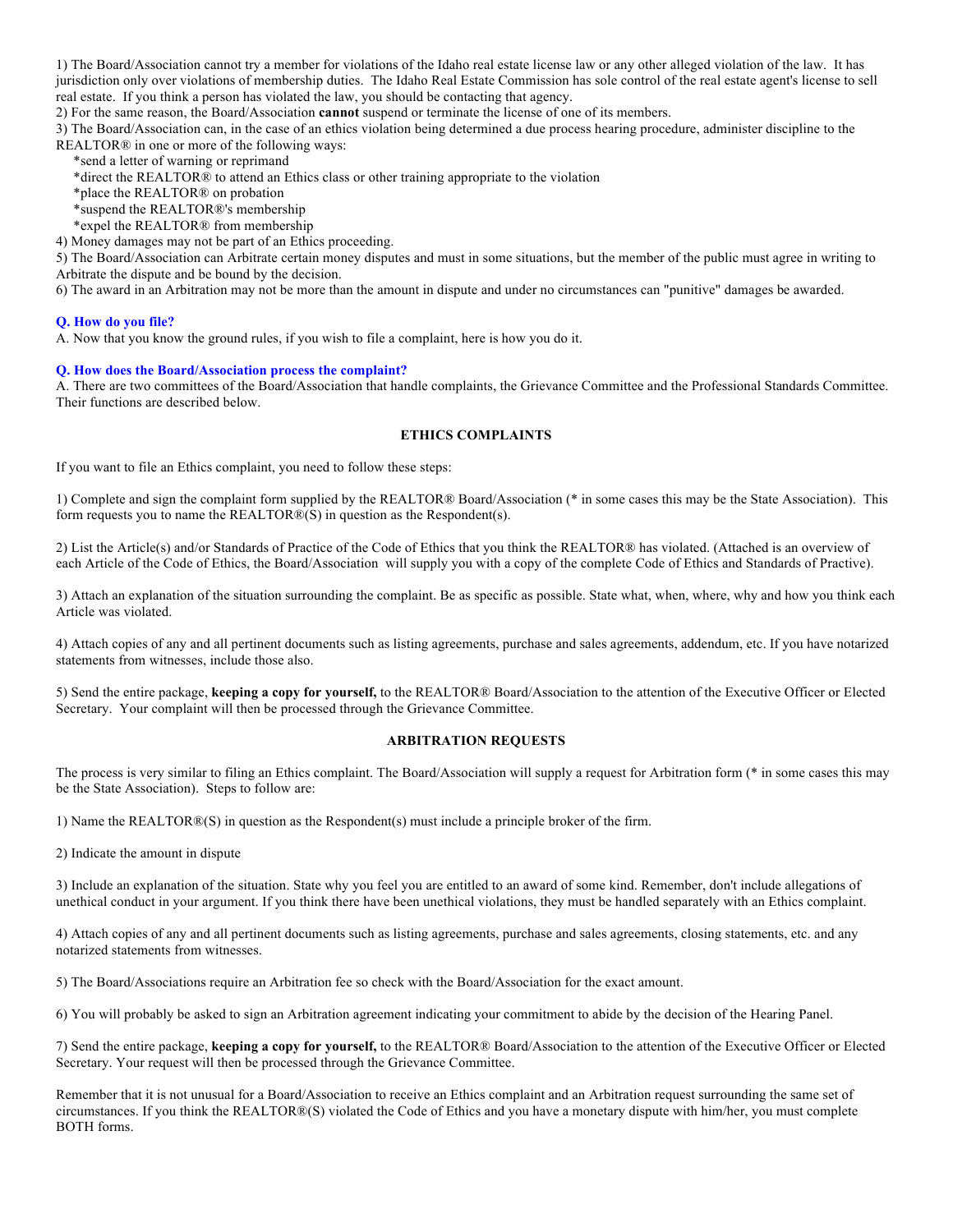#### **MEDIATION REQUESTS**

The process is very similar to filing an Arbitration request. The Board/Association will supply a request for Mediation form (\* in some cases this may be the State Association). As a reminder this is voluntary on the part of all parties. Steps to follow are:

1) Name the REALTOR®(S) in question.

2) Indicate the amount in dispute

3) The Board/Associations require a Mediation fee so check with the Board/Association for the exact amount.

4) Send the Form, **keeping a copy for yourself,** to the REALTOR® Board/Association to the attention of the Executive Officer or Elected Secretary who will contact the other party about Mediation. You will receive a list of Mediation Officers to contact if both parties wish to Mediate, if not then a request for Arbitration should be filed with the Board/Association.

## **GRIEVANCE COMMITTEE**

**Ethics:** This committee reviews complaints when they are received at the Board/Association. The committee determines whether the complaint has sufficient merit for further consideration, somewhat like a "Grand Jury". It does not determine guilt or innocence. The committee will either:

1) forward the case for a hearing

2) dismiss it, if the complaint is determined to be frivolous, harassing or unfounded, or

3) postpone its decision based on getting more information from you or determining that the case may be more appropriately considered for Arbitration.

Also, before they reach a decision, the Committee may request a reply from the Respondent regarding your complaint.

If the committee dismisses your complaint, you have the right to appeal the dismissal to the Board of Directors. In the case of an appeal, the Directors re-examine the materials submitted to the Grievance Committee and can either uphold or overturn the Grievance Committee's decision. Your local Board/Association can explain further details.

If the complaint is to be given further consideration, it will be sent to the Professional Standards Committee for a Hearing.

**Arbitration:** The Grievance Committee's role in an Arbitration is different from Ethics complaints. Its function is only to make such preliminary investigation to determine whether the matter is subject to Arbitration by the Board/Association. Arbitration is sometimes a duty and sometimes a privilege. The Committee must decide whether your situation fits into the **"duty"** or the **"privilege"** category. It does this by determining:

1) whether you are authorized, under the rules, to invoke Arbitration

2) whether the controversy described is an Arbitration matter

3) whether the Arbitration is mandatory or voluntary to the people involved (this simply means whether Arbitrating the dispute is compulsory, or not)

4) whether either the amount in dispute is too small or too large, or the matter is too legally complicated for the Board/Association to consider

Such a review could result in the release of Board/Association members from the obligation to Arbitrate, and thus free you to seek another recourse in order to resolve the dispute.

If the Grievance Committee determines that a matter is Arbitrable, it may also notify the parties that a mediation procedure is available as a preliminary, voluntary alternative to Arbitration. (This procedure is not available in all Board/Associations or the state Association.)

In either Ethics or Arbitration cases, you will be informed promptly of the Grievance Committee's decision. If the Grievance Committee forwards the complaint or request for a hearing, it is assigned to the Professional Standards Committee.

#### **PROFESSIONAL STANDARDS COMMITTEE**

The function of this committee is to hold Ethics and Arbitration Hearings. If the Respondent(s) has not already been requested to reply to your complaint, he/she will be at this time. A hearing will then be scheduled and you will be notified of the hearing's date, time and place. These hearings provide an opportunity for the Complainant and Respondent to explain "his or her side of the story" by presenting testimony and witnesses, if any.

Once all the facts have been presented, a Hearing Panel, consisting of Members of the Board chosen on the basis of their experience, temperament and objectivity, will determine whether the Code of Ethics has been violated, or, in the case of Arbitration, how the dispute should be settled.

The Board/Association will inform you about each step of this process as it occurs. You will also be given instructions about the hearing procedures prior to the hearing. The entire process will usually take a minimum of 90 days, but may take longer.

If you have any questions relating to filing your complaint or request, please call your local Board/Association of REALTORS®.